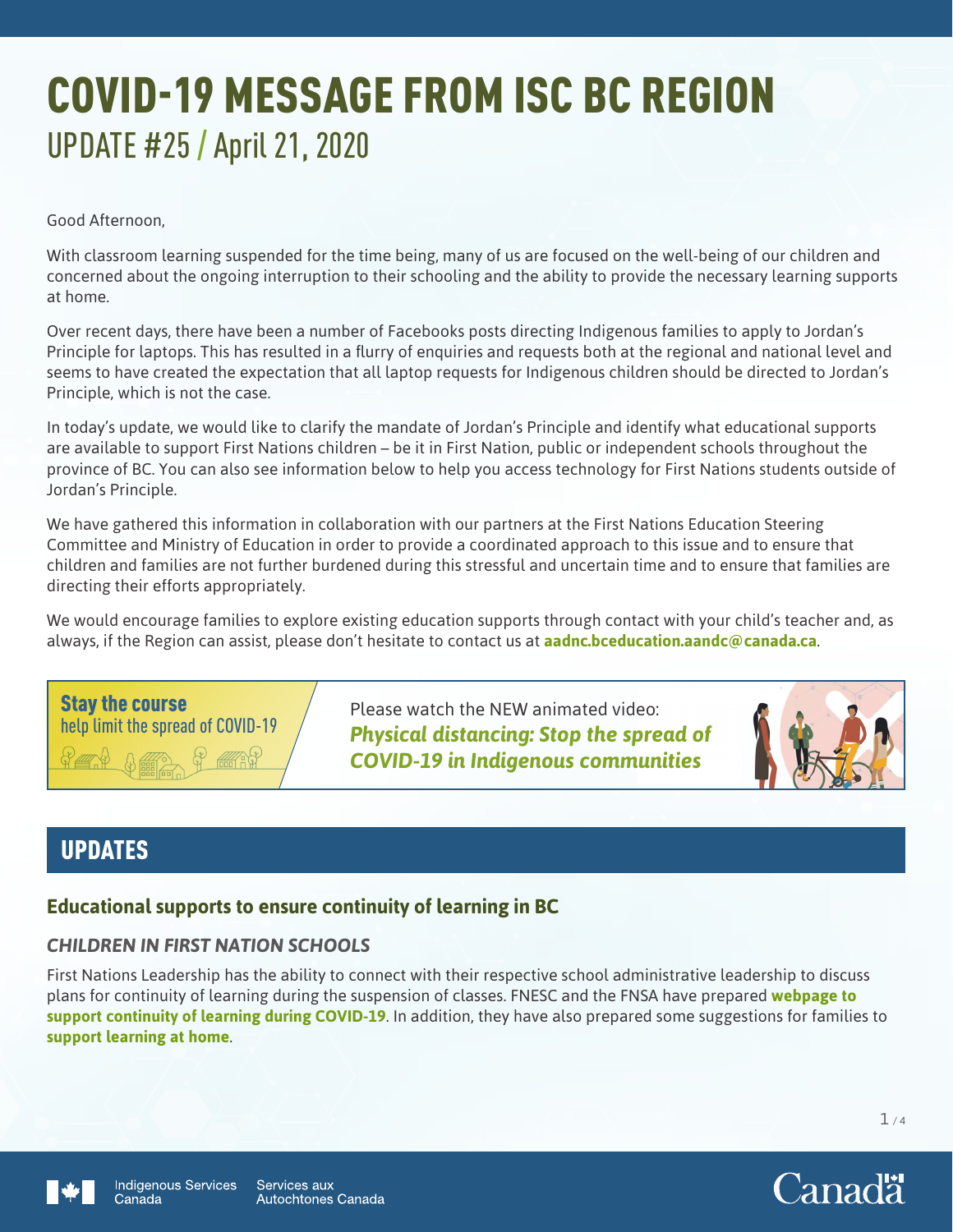#### TECHNOLOGY FOR TEACHING AND LEARNING

If First Nation schools and communities are concerned about First Nations students having access to the technology and connectivity required to continue their education, ISC is providing First Nations with financial support through the **[Indigenous Community](https://www.sac-isc.gc.ca/eng/1585189335380/1585189357198)  [Support Fund](https://www.sac-isc.gc.ca/eng/1585189335380/1585189357198)**. This funding is flexible and can be used by communities for a variety of purposes, including educational and other support for children.

#### *CHILDREN IN PUBLIC AND INDEPENDENT SCHOOLS*

In response to the COVID-19 pandemic, the BC Ministry of Education is working with all 60 school districts and independent schools authorities to ensure a coordinated approach including delivering learning opportunities in a variety of ways. Ministry of Education has launched a website, **[Keep Learning](https://www.openschool.bc.ca/keeplearning/)**, to provide families with ideas for everyday educational activities, links to free learning resources, and tips for how to help children learn and stay well while they are at home.

#### CONTINUITY OF LEARNING

School districts and Independent School Authorities are responsible for ensuring continuity of learning is reasonable and account for the unique circumstances and abilities of individual students in a home learning environment. They are responsible for initiating a local planning process for on-going instruction, including gathering information from families regarding access to technology within their homes. Many schools are loaning devices to the children to support their learning at home. Additionally, school districts and Independent School Authorities have been asked to develop activities, assignments and assessments that are accessible to all students and their families, recognizing there will be varying levels of access and familiarity with computer technology. Technology-based learning should not be the only way that student engagement is supported. Parents are encouraged to speak to their school principals regarding technology loans and usage or alternate learning formats.

## STUDENTS WITH DISABILITIES AND DIVERSE NEEDS

School districts and Independent Schools are responsible for ensuring that students with disabilities and diverse needs have access to the same level of learning opportunities. As part of the planning for ongoing instruction, schools are required to proactively identify and address supports and accommodations that need to made to support learning for students with disabilities and diverse needs. School districts and independent schools must ensure any online learning opportunities provided as a part of a continuity of learning plan are accessible to all students. As a part of planning for on-going instruction, schools should be proactively identifying supports or accommodations that need to be made to support learning for students with disabilities and diverse abilities. More information about school districts and independent schools, can be found on the **[B.C. Ministry of Education Frequently](https://www2.gov.bc.ca/assets/gov/education/administration/kindergarten-to-grade-12/safe-caring-orderly/bc-ministry-of-education-questions-and-answers-continuity-of-learning-k-12-education_system.pdf)  [Asked Questions \(FAQs\) on Continuity of Learning K-12](https://www2.gov.bc.ca/assets/gov/education/administration/kindergarten-to-grade-12/safe-caring-orderly/bc-ministry-of-education-questions-and-answers-continuity-of-learning-k-12-education_system.pdf)  [Education System](https://www2.gov.bc.ca/assets/gov/education/administration/kindergarten-to-grade-12/safe-caring-orderly/bc-ministry-of-education-questions-and-answers-continuity-of-learning-k-12-education_system.pdf)**.

#### B.C. MINISTRY OF EDUCATION FAQS AND MORE INFORMATION ABOUT CONTINUITY OF LEARNING

Accurate, timely information about B.C. schools, programs and educational services, including regularly updated frequently asked questions in multiple languages, is available at: **[www.gov.bc.ca/SafeSchools](http://www.gov.bc.ca/SafeSchools)**

## **Jordan's Principle**

**[Jordan's Principle](https://www.sac-isc.gc.ca/eng/1568396042341/1568396159824)** helps First Nations children get support **as recommended by a professional** to meet an identified health, education or social need. The aim is to ensure all First Nation children living on and off reserve have equitable access to government funded services for a wide range of health, social and educational needs.

To confirm, the considerations for Jordan's Principle funding have not been modified for Covid-19. As always, Jordan's Principle and the Inuit Child First Initiative continue to be available to address unmet needs of First Nations and Inuit children on the basis of normative standards or substantive equality, cultural appropriateness and best interests of the child.



 $2/4$ 

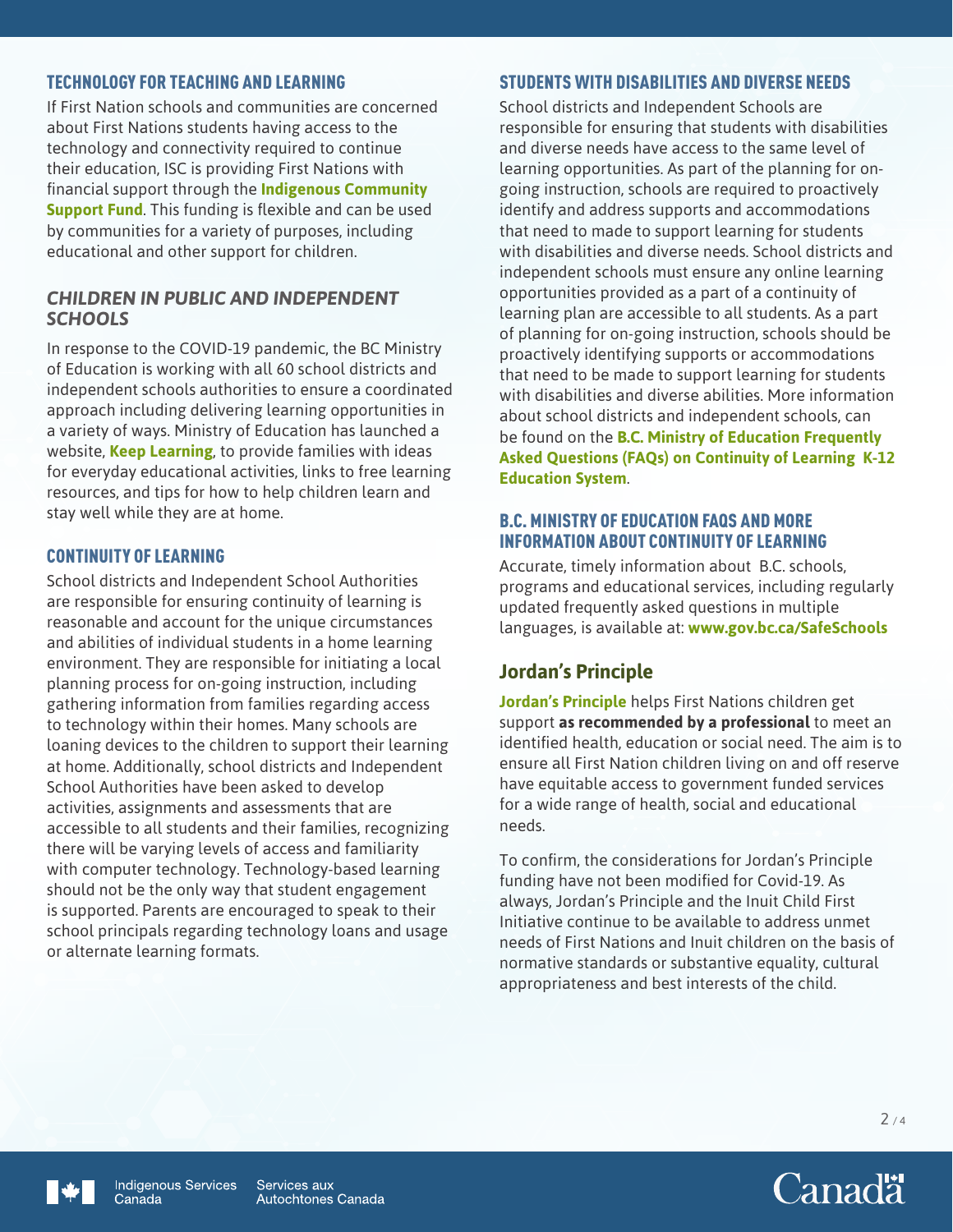We look at each request on a case by case basis and do not follow a standard, formula-based or universal funding approach. The needs of specific children (0-19 years of age) should be outlined in the request and the request should match the needs identified as well as clearly identify why the needs cannot be addressed by the existing services and supports (i.e. how this is an unmet need and a gap in government funded services and supports). Applicants will be asked to provide the required documentation from a professional to show how funding for the requested product, service, or support will meet the identified need. Email communication from professionals will be accepted in consideration of the unique circumstances of COVID-19. Visit **[canada.ca/jordans-principle](https://www.sac-isc.gc.ca/eng/1568396042341/1568396159824)** for more information about the process and eligibility requirements.

## **Child and Family Services**

For children in care, Delegated Aboriginal Agencies (DAAs) can provide access to loaner laptops to children for the purpose of maintaining cultural connections and for social workers to maintain contact and provincial service standards. ISC continues to work with our partners at the Ministry of Children and Families and DAAs to ensure there are no gaps in the standard of care.

## **Support for Indigenous Businesses**

Further to yesterday's update about the Government of Canada **[\\$306.8M support package for small and](https://pm.gc.ca/en/news/news-releases/2020/04/18/prime-minister-announces-support-indigenous-businesses)  [medium sized Indigenous businesses](https://pm.gc.ca/en/news/news-releases/2020/04/18/prime-minister-announces-support-indigenous-businesses)**, we can tell you that each Indigenous business will have access to a total of \$40K of support - \$30K in repayable loan and \$10K as non-repayable. These figures align with the level of support being provided to non-Indigenous businesses. Additionally, a \$38M contingency fund will be retained by HQ for distribution as appropriate. These support are destined to existing and former clients of the AFI network. It's anticipated funds will be able to flow to the AFIs within a couple of weeks. More details will be announced in the coming days at **[nacca.ca/covid-19](https://nacca.ca/covid-19/)**.

# QUESTION OF THE DAY

#### **Where should Indigenous business owners go once the Relief Measures Package are announced to seek assistance in selecting the relief measure that best meets their business' needs?**

Indigenous businesses should contact their local Aboriginal Financial Institution (AFI) or the National Aboriginal Capital Corporations Association (NACCA) for assistance selecting the relief measure that best meets their needs. They can be reached at 1-844-827-0327 (toll-free); **[nacca.ca](http://nacca.ca)**; **[info@nacca.ca](mailto:info@nacca.ca)**.

NACCA and the AFI network, acting as single window delivery partners and referral service, will connect Indigenous businesses to existing business supports provided by the federal government, including those provided by Regional Development Agencies (RDAs), as well as those included in the Government of Canada's **[COVID-19 Economic Response Plan](https://www.canada.ca/en/department-finance/economic-response-plan.html)**.

List of Aboriginal Financial Institutions in BC:

- **[Aboriginal Business & Community Development](https://www.abdc.bc.ca/)  [Centre \(Prince George\)](https://www.abdc.bc.ca/)**
- **[All Nations Trust Company \(Kamloops\)](http://www.antco.ca/)**
- **[Burns Lake Native Development Corporation](https://blndc.ca/) [\(Burns Lake\)](https://blndc.ca/)**
- **[CFDC of Central Interior First Nations \(Kamloops\)](http://cfdcofcifn.com/)**
- **[Haida Gwaii Community Futures \(Massett\)](http://www.haidagwaiifutures.ca/)**
- **[Métis Financial Corporation of BC \(Surrey\)](http://www.mfcbc.ca/)**
- **[Native Fishing Association \(West Vancouver\)](http://www.shoal.ca/)**
- **[Nuu-chah-nulth Economic Development Corporation](https://www.nedc.info/)  [\(Port Alberni\)](https://www.nedc.info/)**
- **[Stó:lō Community Futures Corporation \(Chilliwack\)](https://www.stolocf.ca/)**
- **[West Vancouver; Tale'Awtxw Aboriginal Capital](http://tacc.ca/)  [Corporation \(West Vancouver\)](http://tacc.ca/)**
- **[Tribal Resources Investment Corporation](http://www.tricorp.ca/)  [\(Prince Rupert\)](http://www.tricorp.ca/)**



Services aux **Autochtones Canada**